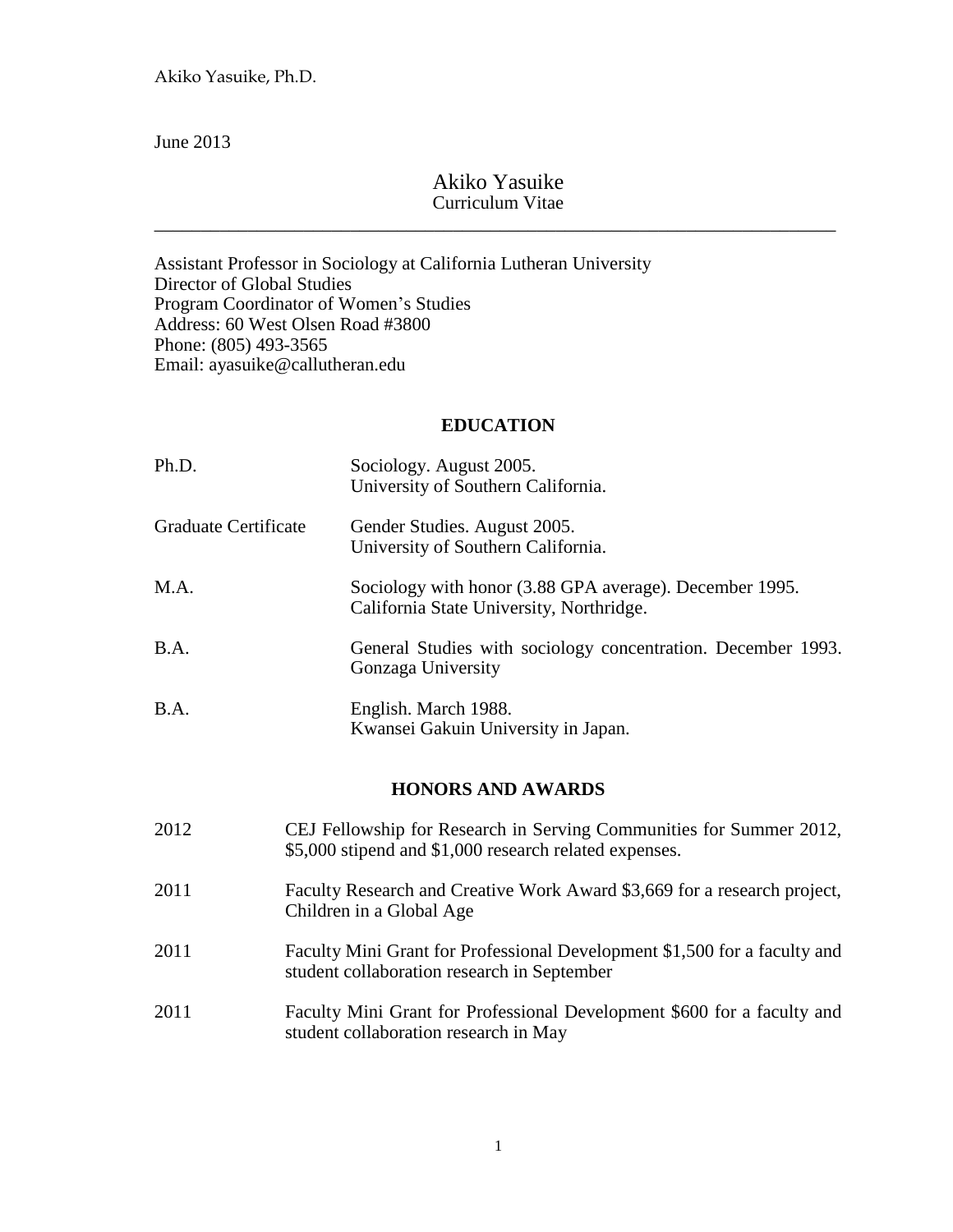| 2011 | Faculty Mini Grant for Programming \$1000 for International Women's<br>Day Celebration, "Globalization and Sweatshops" on March 8 |
|------|-----------------------------------------------------------------------------------------------------------------------------------|
| 2010 | Diversity Professor of the Year at CLU                                                                                            |
| 2007 | Faculty Conference/Events Mini-Grants, Gender & Ethnic Studies<br>Program, CLU.                                                   |
| 2004 | Graduate Student Dissertation Research and Development Funding,<br>Department of Sociology, USC                                   |
| 2003 | Award for Excellence in Teaching at USC                                                                                           |
| 2003 | Travel Grant from the Department of Sociology                                                                                     |
| 2001 | Graduate Student Dissertation Research and Development Funding,<br>Department of Sociology, USC                                   |
| 1998 | Travel Grant from the Graduate and Professional Student Senate, USC                                                               |
| 1995 | M.A. in Sociology with Honor, California State University, Northridge                                                             |
|      |                                                                                                                                   |

*AREAS OF INTERESTS:* Gender, Family, Immigration, Race/Ethnicity, Social Inequality, Asian Americans and Japanese society

*COURSES THAT TAUGHT*: Quantitative Method, Introduction to Sociology,

Micro-sociology, Families and Intimate Relationships, Gender & Society, Immigration in a Global Age, Exploring Japanese Society and Culture, Gender (Travel Seminar) and Globalization, Global Studies Capstone Seminar, Contemporary Global Issues, Traditions and Changes in Global Thailand (Travel course) & First Year Experience Seminar

### **OTHER TEACHING & RESEARCH EXPERIENCE**

| 2006<br>Summer | Lecturer at Los Angeles Valley College, Department of Sociology Ethnic<br><b>Studies</b><br>Introduction to Sociology             |
|----------------|-----------------------------------------------------------------------------------------------------------------------------------|
| 2006<br>Spring | Lecturer at Los Angeles Valley College, Department of Sociology Ethnic<br><b>Studies</b><br>Introduction to Sociology (3 classes) |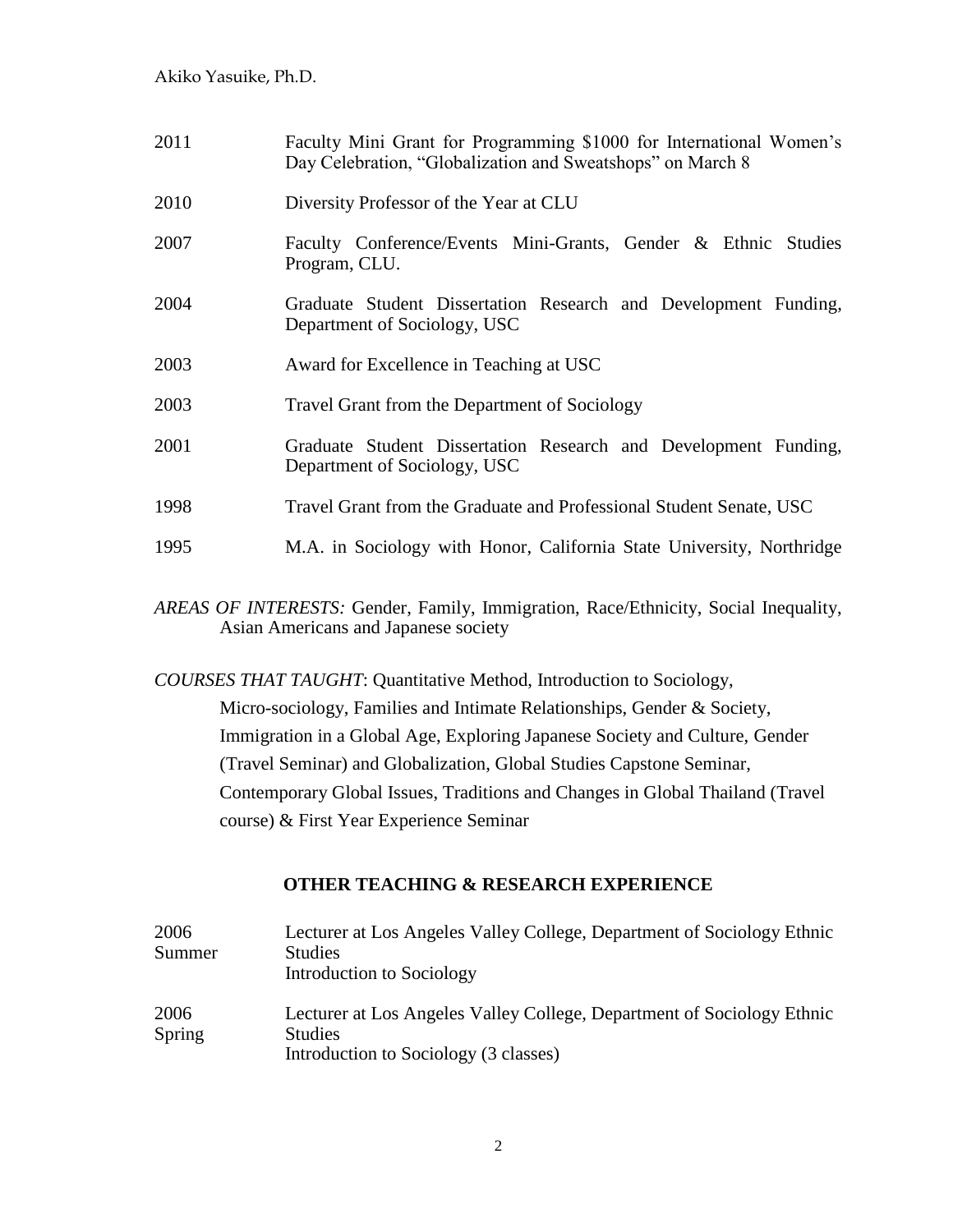|                               | Lecturer at Whittier College, Department of Sociology<br>Introduction to Sociology                                                                                    |  |
|-------------------------------|-----------------------------------------------------------------------------------------------------------------------------------------------------------------------|--|
| 2005<br>Fall                  | Lecturer at Los Angeles Valley College, Department of Sociology &<br><b>Ethnic Studies</b><br>Introduction to Sociology (3 classes)                                   |  |
|                               | Lecturer at Whittier College, Department of Sociology<br>Introduction to Sociology                                                                                    |  |
| 2005<br>Summer                | Lecturer at Los Angeles Valley College, Department of Sociology<br>&Ethnic Studies<br>Introduction to Sociology                                                       |  |
| 2005<br>Spring                | Lecturer at Whittier College, Department of Sociology<br>Micro Sociology                                                                                              |  |
| 2003                          | Survey Data Analyses and Creating a Report for Japan Small and Medium<br><b>Enterprise Corporation</b>                                                                |  |
| 2001<br>Summer                | Lecturer at Osaka Sangyo University, Los Angeles<br>Critical Thinking: Immigration                                                                                    |  |
| 2001<br>Jan.-Mar.             | Survey Data Analyses and Creating a Report for Japan Business<br>Association of Southern California and Japan External<br>Trade<br>Organization, Los Angeles          |  |
| 1998<br>Jun.-Aug.             | Research Assistantship<br>Assisted Dr. Timothy Biblarz with a generation study, Department of<br>Sociology, USC                                                       |  |
| <b>TEACHING ASSISTANTSHIP</b> |                                                                                                                                                                       |  |
| 2004<br>Spring & Fall         | SWMS 210 Social Issues in Gender with discussion sections                                                                                                             |  |
| 2003<br>Spring & Fall         | SWMS 210 Social Issues in Gender with discussion sections                                                                                                             |  |
| 2002                          | SOCI 305 Sociology of Childhood<br>SWMS 210 Social Issues in Gender with discussion sections                                                                          |  |
| 2000-2001                     | SOCI 313 Research Method (two semesters), SOCI 360 Social Inequality,<br>SOCI 320 Social Psychology, and SWMS 210 Social Issues in Gender<br>with discussion sections |  |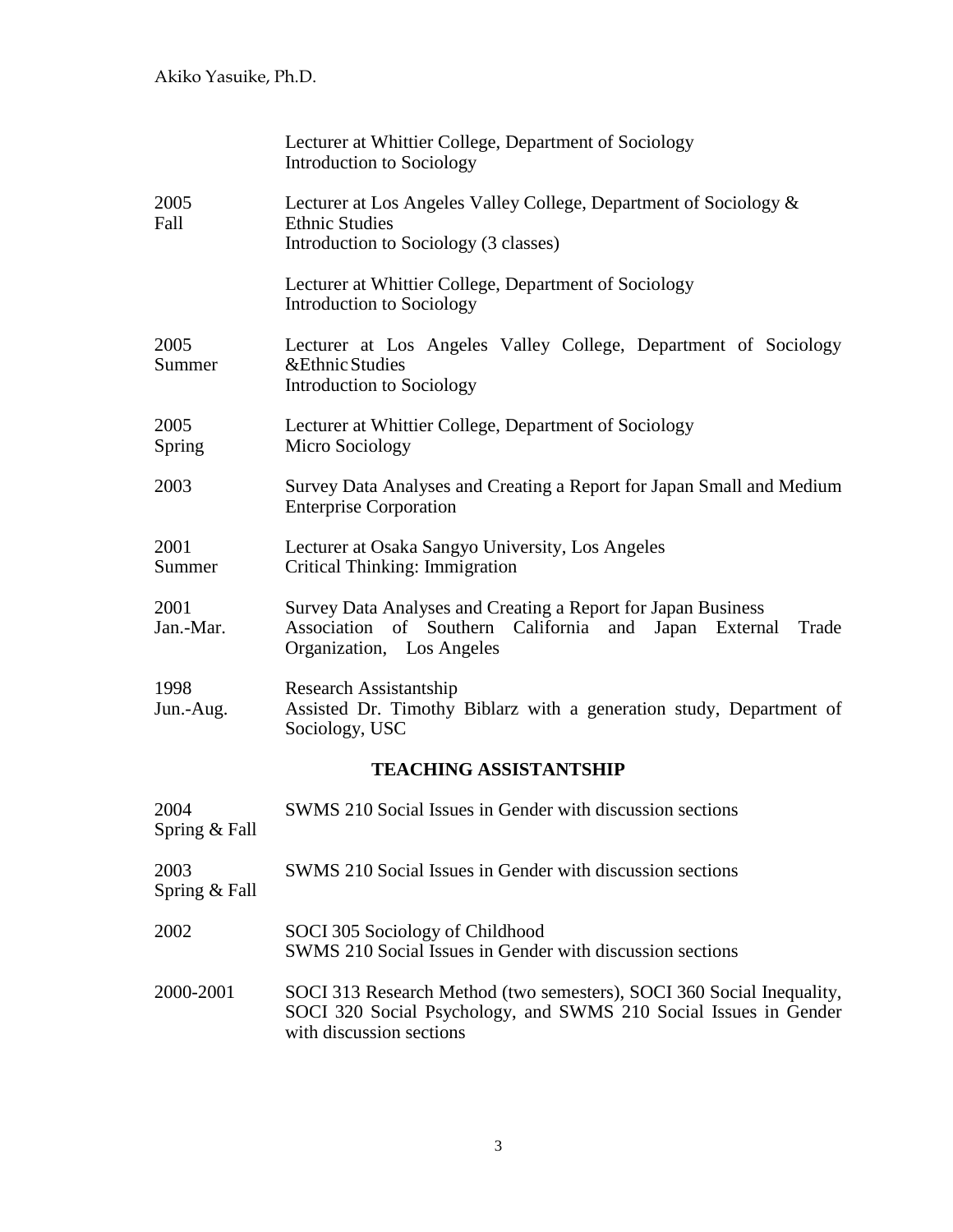1998-2000 SOCI 142 Diversity and Racial Conflict, SOCI 169 Changing Family Forms, SOCI 155 Immigrant America, and SOCI 150 Social Problems, all with discussion sections.

### **PUBLICATION**

- 2011 "The Impact of Japanese Corporate Transnationalism on Men's Involvement in Family Life and Relationships" in *Journal of Family Issues*, forthcoming in December Issue, 32 (12). 2011 "Economic Opportunities and the Division of Labor among Japanese Couples in Southern California" in *Sociological Inquiry*, 81(3), 353-376.
- 2002 An essay, "A Feminist Suggestion to Get out of the Recession in Japan," in Rafu Shinpo, Japanese-English Community Newspaper, on Tuesday, February 12.
- 2000 A book review, *Bicycle Citizen: the Political World of the Japanese Housewives* by Robin M. LeBlanc. Contemporary Sociology. 29(5).

### **WROK IN PROGESS**

Yasuike, Akiko, "Growing Up Abroad: The Invisible Sufferers of Japanese Corporate Transnationalism," for *Journal of Family and Marriage.*

Yasuike, Akiko, "Living in the Transnational Corporate Village: The Networks and "Chuzai" Identity of Japanese Wives."

Yasuike, Akiko, "Japanese Companionate Marriage and Romantic Love."

#### **ACADEMIC PRESENTATIONS**

- 2013 Yasuike, Akiko, "Children in a Global Age: The Experiences of Undocumented Students" at the Annual Meetings of the Pacific Sociological Association, Reno, March 24.
- 2011 Yasuike, Akiko, "Raising and Educating Children Overseas" and "Companionate Marriage in Japanese Transnational Corporate Couples" at the Annual Meetings of the Pacific Sociological Association, Seattle, March 12.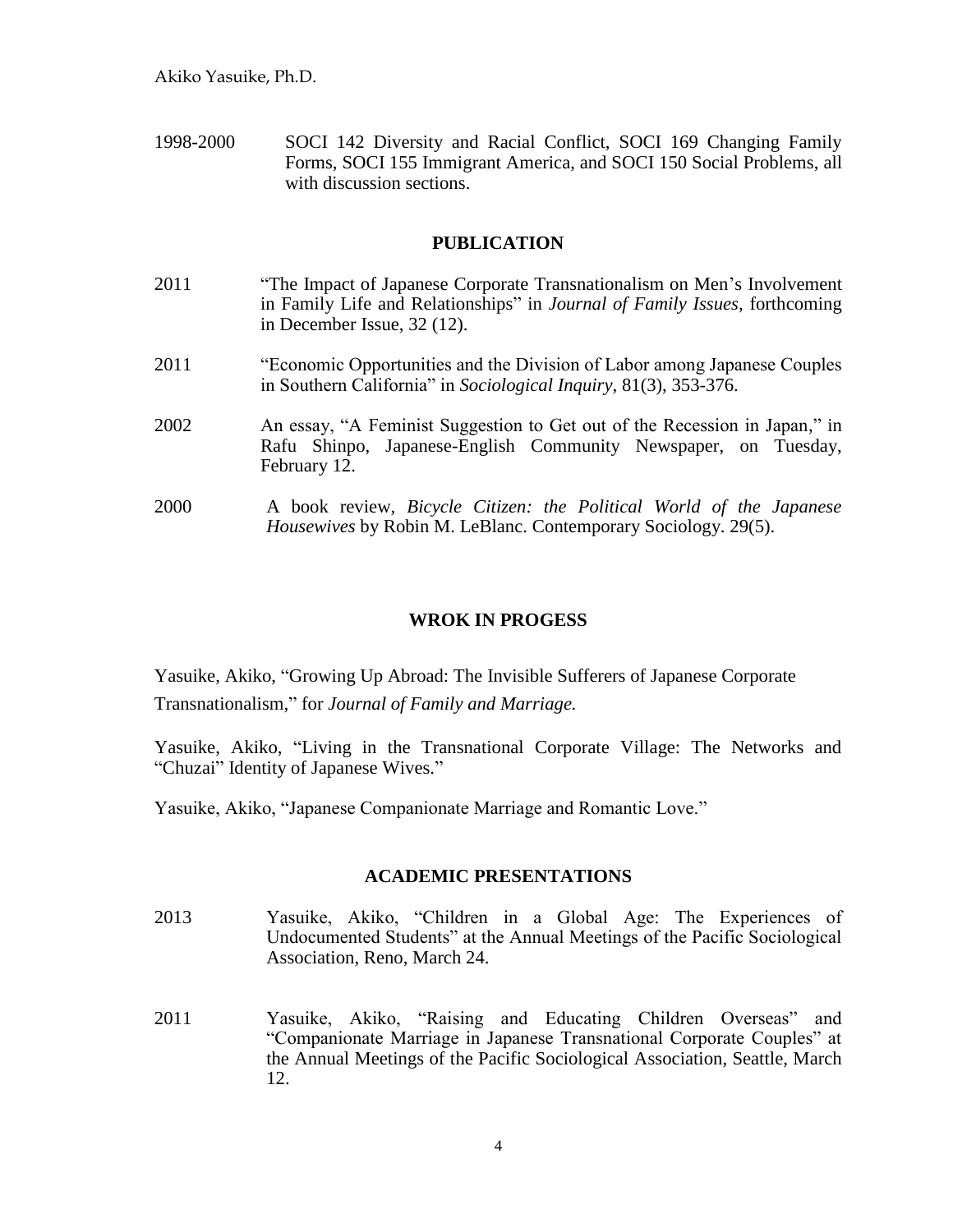- 2011 Yasuike, Akiko, "Companionate Marriage in Japanese Transnational Corporate Couples" at the Annual Meetings of the Pacific Sociological Association, Seattle, March 11.
- 2009 Yasuike, Akiko, "The Impact of (Im)Migration on Gender Relations in Japanese families in Southern California," at the Annual Meetings of the Pacific Sociological Association, San Diego, April 10.
- 2008 Yasuike, Akiko, "We live in a small transnational corporate village: The Chuzai identity of Japanese wives," at the Annuall Meetings of the Pacific Sociological Association, Portland, April 11.
- 2003 Yasuike, Akiko, "The Japanese Feminine Mystique in the Era of Globalization: Corporate Masculinity, Maternal Femininity, and Corporate Transnationalism," presented for the Annual Meeting of American Sociological Association, Atlanta, August.

Yasuike, Akiko, "Japanese Corporate Transnational Families: the Impact of Corporate Masculinity and Femininity on the Migrant Experiences of Corporate Wives." presented for the Annual Meetings of the Pacific Sociological Association, Pasadena, April.

Yasuike, Akiko, "Doing Gender, Doing Mothering; Japanese Maternal Femininity." presented for the Annual Meetings of the Pacific Sociological Association, Pasadena, April.

- 2000 Yasuike, Akiko, "The Japanese Feminine Mystique: Why Women Do not Rebel?" presented at the Annual Meetings of the Pacific Sociological Association, San Francisco, March.
- 1999 Yasuike, Akiko, "Gender Inequality in the Workplace in Japan," accepted for the Annual Meeting of the Pacific Sociological Association, San Francisco, April.
- 1998 Biblarz, Timothy J & Akiko Yasuike, "The Transmission of Occupations from Mothers & Fathers to Sons and Daughters" presented at the Annual Meetings of the Pacific Sociological Association, San Francisco, April.

### **OTHER PRESENTATIONS**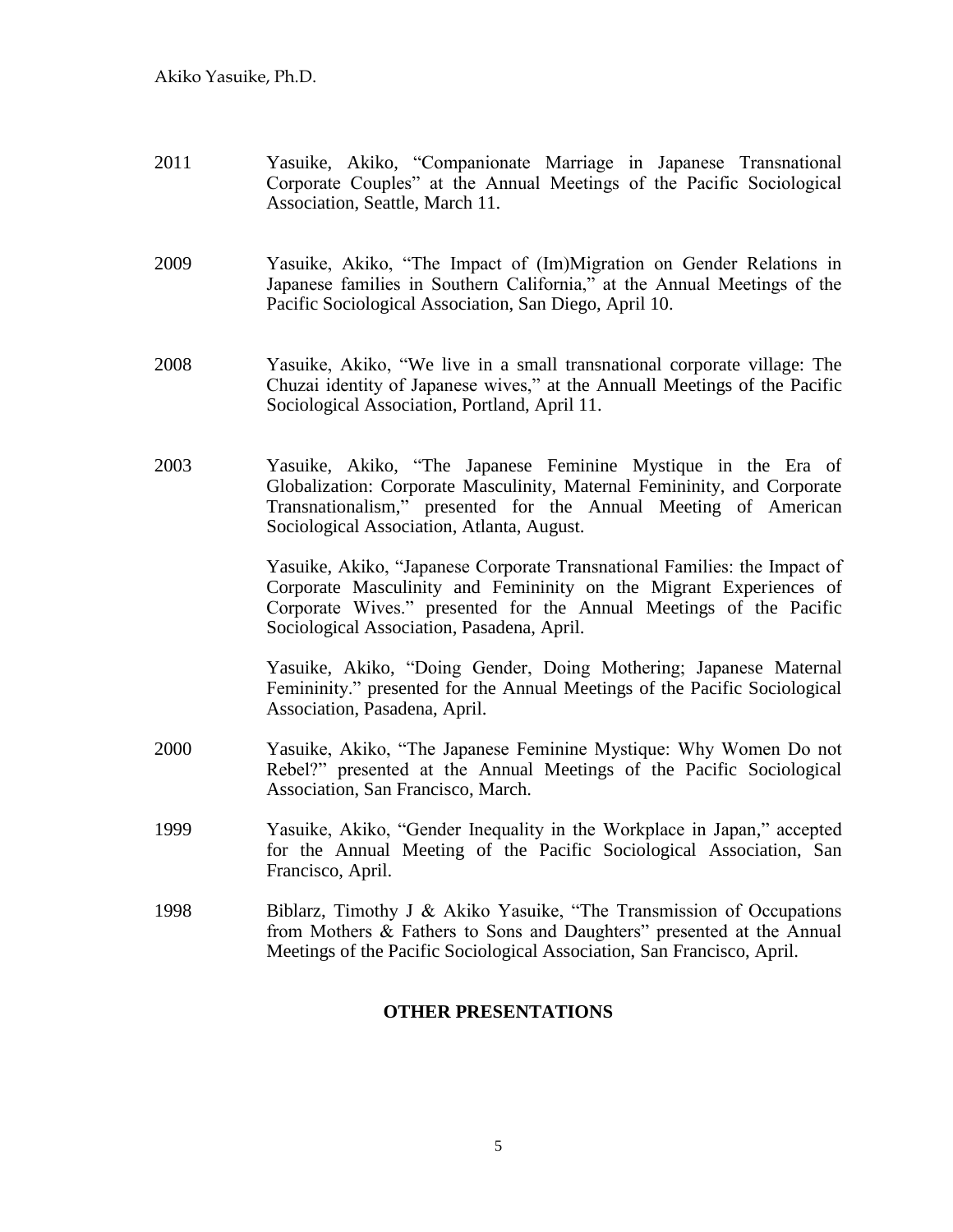- 2012 Speaker, "Current Issues in Japan: Fertility Crisis, Immigration and Fukushima Daiichi," for Global Exchange Ventura County Supporters' Group, June 26.
- 2011 Gust Lecturer at Osher Institute at CSUCI, "Globalization and International Migration," April 22.
- 2010 Speaker, "The Identity and Networks of Japanese Transnational Corporate Wives" at Business & Professional Women' Club in Ventura County, August 5.
- 2008 Yasuike, Akiko, "We live in a small transnational corporate village: The Chuzai identity of Japanese wives," at CLU, September 25
- 2006 Yasuike, Akiko, "The Reconfiguration of Gender among Japanese Couples in Southern California," presented for Immigration Class at Pitzer College, November 9.
- 2006 Speaker, "The Impact of Economic Restructuring on Fertility in Japan," W & A Seminar, October 24.
- 2006 Keynote Speaker, "Does an Increase in Fertility Save Japan?", Japanese Student Network Symposium, March 17
- 2005 Yasuike, Akiko, "Gender Relations in Japanese Families in Southern California," presented for Immigration Class at Pomona College, Monday, March 28.
- 2001 Yasuike, Akiko, "Critical Thinking and Sociology," presented for a Business Seminar Series at Osaka Sangyo University, Los Angeles on Friday, October 19.

### **MEDIA**

- 2012 Profiled in "CLU professor heads study of undocumented college students." Ventura County Star, October 14, 2012
- 2012 Interview for "Delving into Dreams Deferred" by Fred Alvarez, CLU Magazine, August Issue.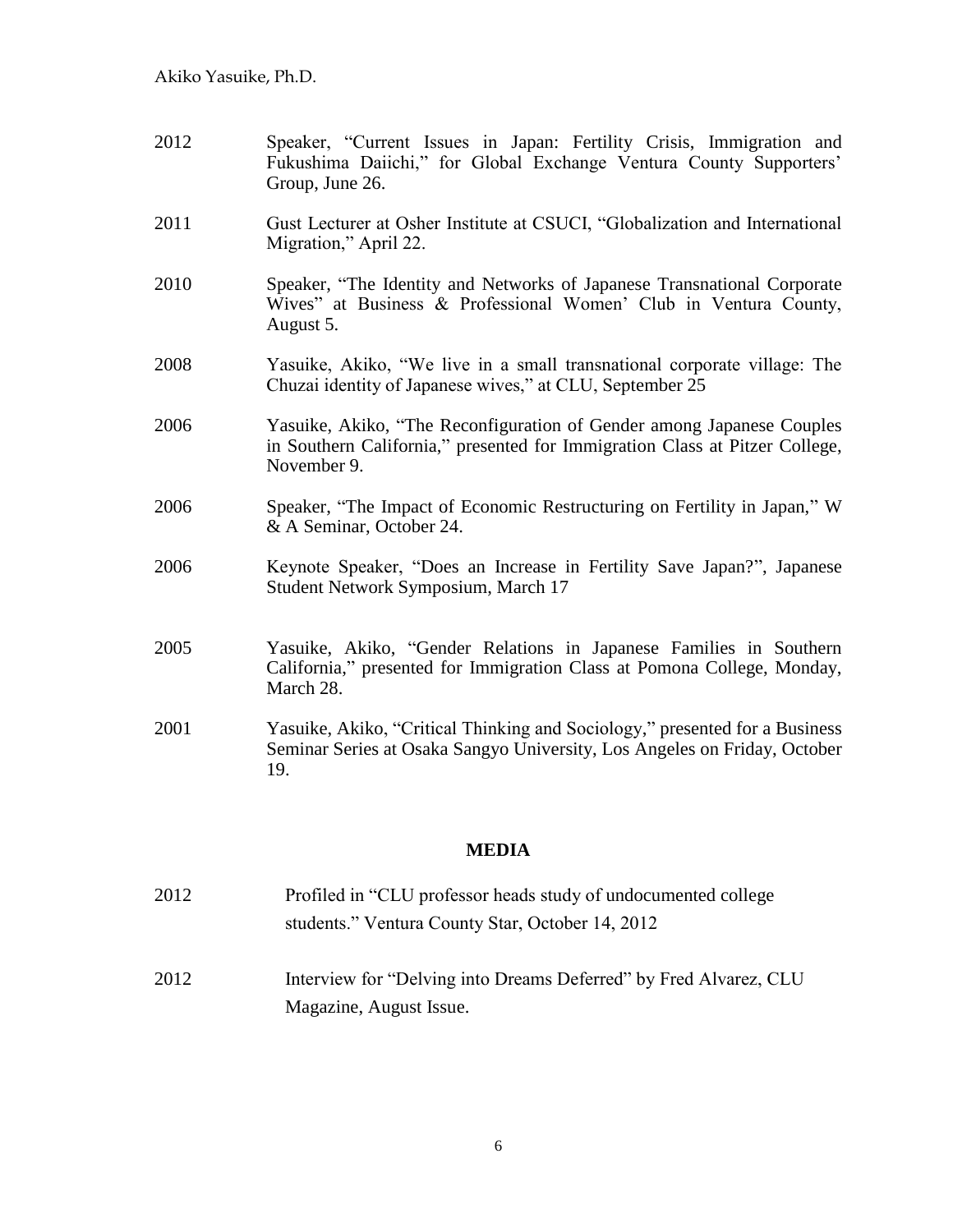| 2011 | Interview for "Political Controversial Club Gets Ok from CLU" by<br>Heather LeFerve, the ECHO, October 27, 2011.                                               |
|------|----------------------------------------------------------------------------------------------------------------------------------------------------------------|
| 2011 | Interview for "Former Sweatshop Worker Speaks Out Against Inhumane<br>Factory Conditions." By Rachel McGrath, Ventura County Star, March<br>30.                |
| 2010 | Interview for "CLU International Studies Students to be Encouraged to<br>Do Field Research." By Jean Cowden Moore, Ventura County Star, July<br>26.            |
| 2009 | Interview for "From Washington to Ventura County, generations are.<br>banding together to raise kids." By Kim Lamb Gregory, Ventura County<br>Star, January 2. |
| 2009 | Guest, Radio de Walk & Talk, at TJS (Japanese language radio station),<br>January 5                                                                            |
| 2008 | Interviewed by the ECHO on a talk, "We live in a small transnational<br>corporate village: The Chuzai identity of Japanese wives," at CLU                      |
| 2008 | Interview, Lighthouse (Japanese language information magazine), August<br>16.                                                                                  |
| 2007 | Guest, Radio de Walk & Talk at TJS station (Japanese)<br>language radio station): Aug. 4, 2007.                                                                |
| 2006 | "The Impact of Economic Restructuring on Families" by Yumiko<br>Hashimoto, the Japanese Daily Sun: Oct. 18, 2006, pp. 26.                                      |
| 2006 | Interview for "Facing Your Age" by Kim Lamb Gregory, Ventura County<br>Star: Oct. 16, 2006, pp. A1 & A7.                                                       |
| 2002 | Article, "How Can Japan Win International Competition?" Rafu Shimpo<br>(Japanese language newspaper), February 12.                                             |

# **PROFESSIONAL ACTIVITIES**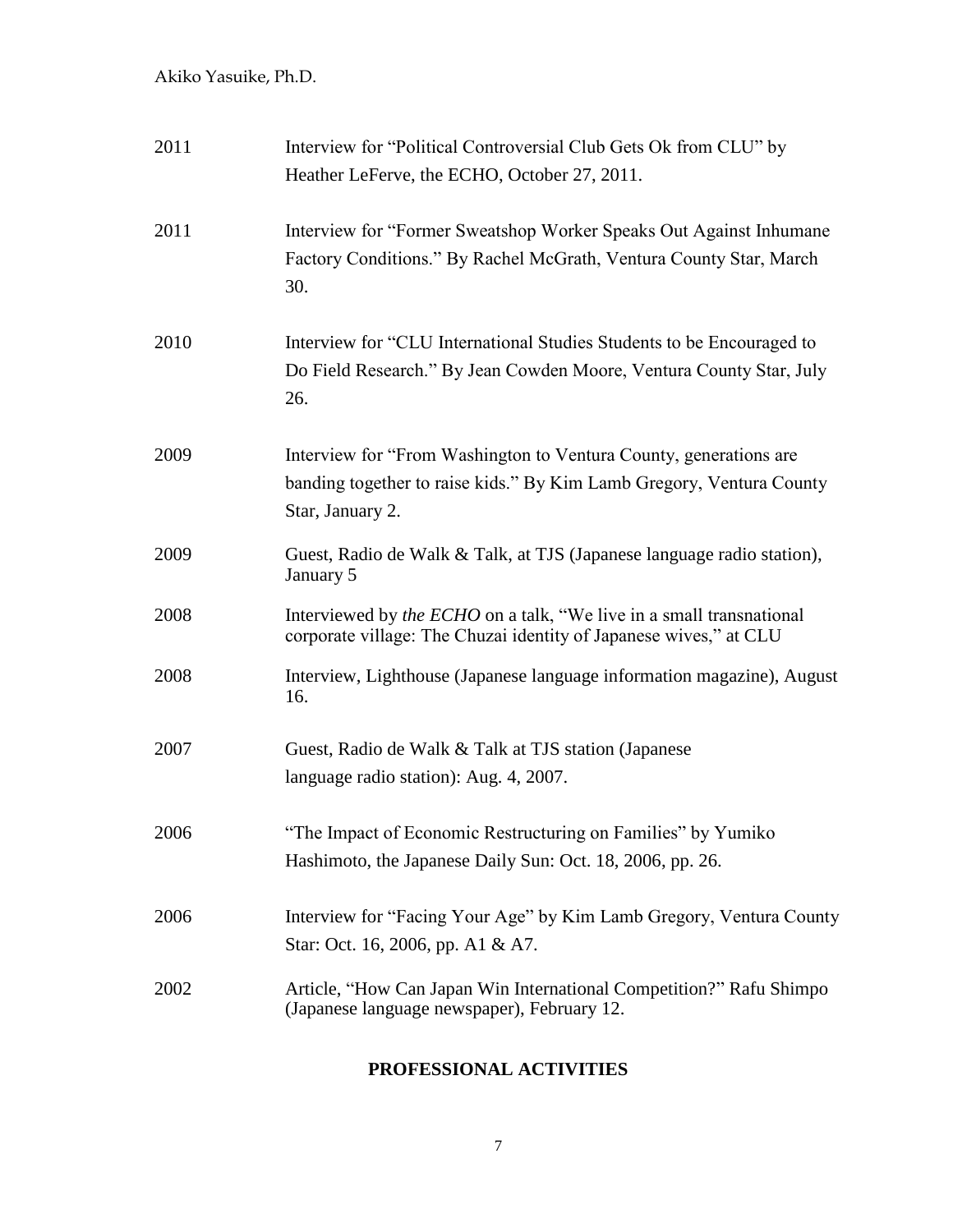| 2012         | Reviewed an article for the American Sociological Review, August                                                                                                                                                                           |
|--------------|--------------------------------------------------------------------------------------------------------------------------------------------------------------------------------------------------------------------------------------------|
| 2012         | Attended a workshop about department chairs organized by Council of<br>Independent Colleges, June 5 to June 7 in Oregon                                                                                                                    |
| 2012         | Reviewed a new book proposal, Masculinities: Classical and<br>Contemporary Perspectives on Men, Women and Gender by C.J. Pascoe,<br>Colorado College and Tristan Bridges, SUNY College at Brockport for<br><b>Oxford University Press.</b> |
| 2012         | Reviewed an article for the Journal of Family Issues, March.                                                                                                                                                                               |
| 2012         | Organizer for Session, "Asian Immigrants" at the Annual Meetings of the<br>Pacific Sociological Association, San Diego, March.                                                                                                             |
| 2012         | Quoted on the back cover of a new textbook, Investigating Gender:<br>Developing a Feminist Sociological Imagination by Martha E. Thompson<br>and Michael Armato, Polity.                                                                   |
| 2011-Present | Sociology Main Divisional Editor for the Journal of Integrated Social<br>Sciences, September                                                                                                                                               |
| 2011         | Organizer for Session, "Families in a Global Age" at the Annual Meetings<br>of the Pacific Sociological Association, Seattle, March.                                                                                                       |
| 2010         | Reviewed a new book manuscript, Investigating Gender: Developing a<br>Feminist Sociological Imagination, by Martha Thompson Michael<br>Armato, Polity.                                                                                     |
| 2010         | Co-Presenter with Dr. Hoang, "Building a Bridge to Global Society:<br>Domestic Immersion Projects in Los Angeles, at 75 <sup>th</sup> Annual Meeting of<br>ALCF, Concordia University, Irvine California, October 1-2.                     |
| 2010         | Presented a poster, "Bridge to the Global Community: The Pearson<br>Scholars for Leadership and Engagement in a Global City" at 13th the<br>National Conference of Council on Undergraduate Research, Ogden Utah,<br>June 19-22.           |
| 2010         | Attended Workshops of Mentorship, Collaboration and Undergraduate<br>Research in the Social Science and Humanities, CUR Institute as a<br>member of the CLU team, Mesa Arizona, March 26-28                                                |
| 2010         | Reviewed an article for Journal of Contemporary Ethnography, February                                                                                                                                                                      |
| 2009         | Reviewed an article for Journal of Integrated Social Science, October                                                                                                                                                                      |
| 2009         | Reviewed an article for Journal of Integrated Social Science, August                                                                                                                                                                       |
|              |                                                                                                                                                                                                                                            |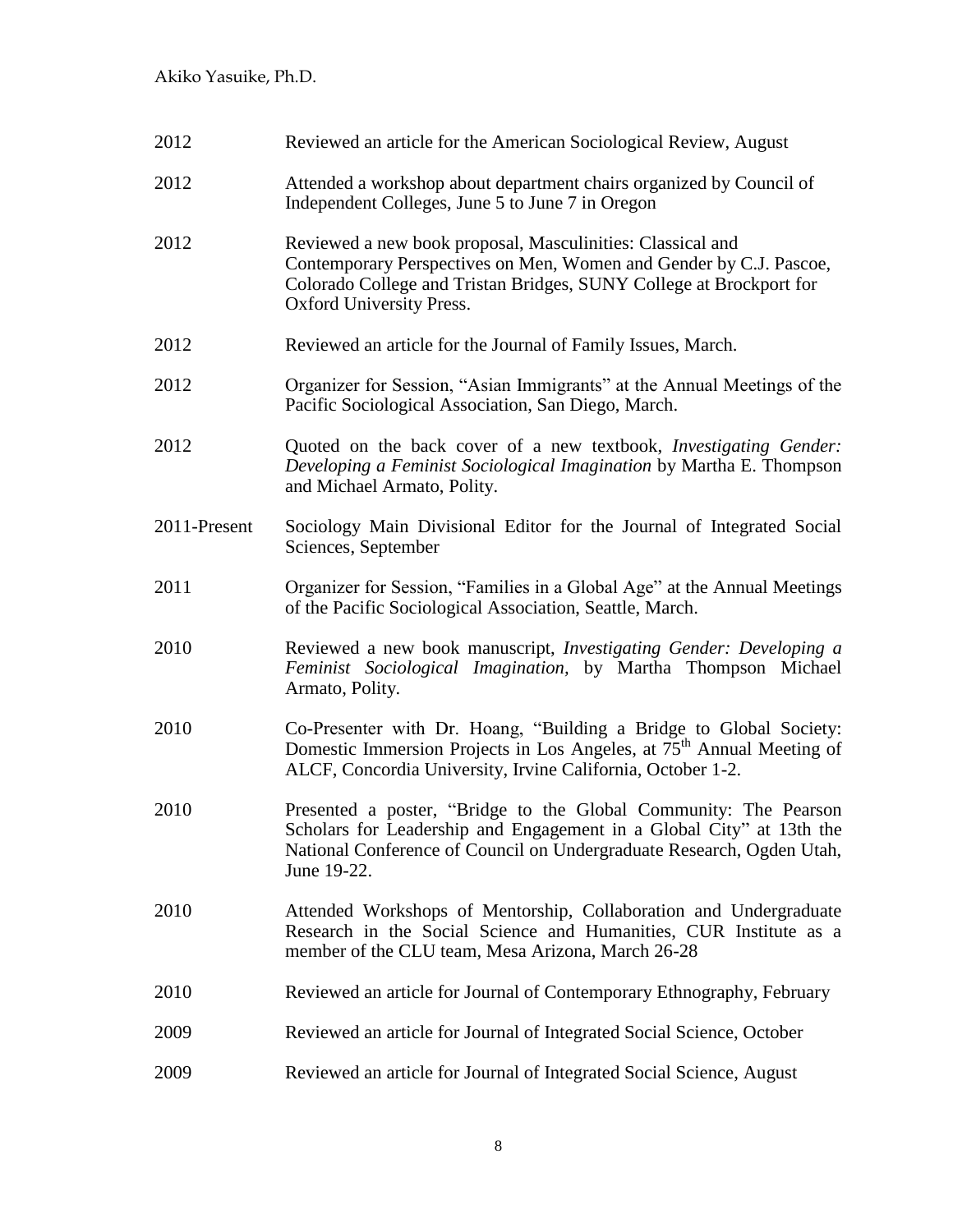| 2008-Present | Editorial Board for Journal of Integrated Social Sciences                                                                                                                    |
|--------------|------------------------------------------------------------------------------------------------------------------------------------------------------------------------------|
| 2008         | Organizer for Session "Gender and Asians/Asian Immigrants" at the<br>Annual Meeting of the Pacific Sociological Association, Portland, April                                 |
| 2006         | Organizer for Session "Gender and Asian Americans" at the Annual<br>Meetings of the Pacific Sociological Association, Los Angeles, April.                                    |
| 2002-2004    | Academic Support Counselor at Structured Curriculum Program at<br>Division of Student Affair at USC                                                                          |
| 2004         | Guest Lecture, SWMS-210 Social Issues in Gender at USC, "Doing<br>Gender – Reproducing Inequality in Marriage: Why are Women not Equal<br>to Men, Yet?" Tuesday, April 20.   |
| 2003         | Guest Lecture, SWMS-210 Social Issues in Gender at USC, "Doing<br>Gender – Reproducing Inequality in Marriage: Why are Women not Equal<br>to Men, Yet?" Tuesday, October 21. |
| 2003         | Guest Lecture, SWMS-210 Social Issues in Gender at USC, "Gender,<br>Race and Global Economic Restructuring in the U.S.," Thursday, October<br>16.                            |
| 2001         | A member of the steering committee for a symposium, "Transitioning<br>Identities: Gender, Family and Religion in U.S. Immigration", held on<br>Friday, March 23.             |
| 2001         | Write Intro section in proceedings for Gender and Immigration<br>Symposium published.                                                                                        |
| 1998         | A Graduate Student Representative to Graduate Student Professional<br>Senate in 1998.                                                                                        |
|              |                                                                                                                                                                              |

### **PROFESSIONAL ASSOCIATION**

American Sociological Association Sociologists for Women in Society Pacific Sociological Association The Women's Studies Association of Japan Japan Society of Family Sociology

### **DEPARTMENT SERVICE**

| 2010-2011 | Search Committee for Sociology/Criminal Justice |
|-----------|-------------------------------------------------|
|-----------|-------------------------------------------------|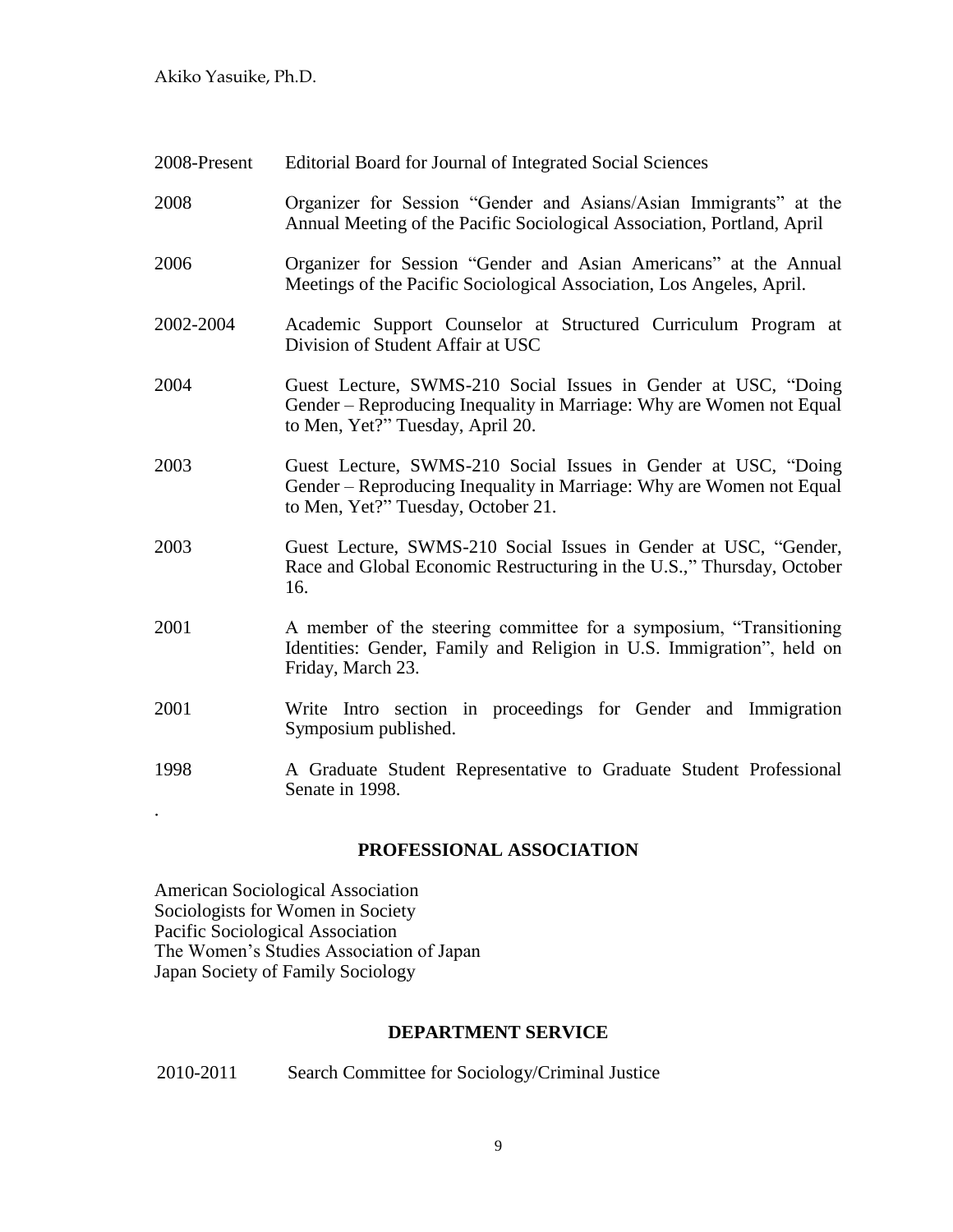2008-2009 Search Committee for Sociology and Criminal Justice

# **ADVISING**

| 2013      | Mentor 3 students to prepare for presentations at the Festival of Scholars                                                                                          |
|-----------|---------------------------------------------------------------------------------------------------------------------------------------------------------------------|
| 2012-2013 | Faculty Advisor, Feminism is                                                                                                                                        |
| 2012-2013 | Faculty Advisor, MEChA                                                                                                                                              |
| 2012      | Mentor for underrepresented students through the FOCUS program                                                                                                      |
| 2012      | Mentor a student for Pearson Scholar summer research project.                                                                                                       |
| 2012      | Mentor a student for presenting her research findings at the Pacific<br>Sociological Association Meetings at San Diego, March 23.                                   |
| 2011      | Mentor a student for presenting her research findings at Southern<br>California Conference for Undergraduate Research at Mt. San Antonio<br>College in November 19. |
| 2011      | Mentor a student for presenting her research findings at Undergraduate<br>Research Symposium at CLU in October 29.                                                  |
| 2011-2012 | Faculty Advisor, Mecha                                                                                                                                              |
| 2011-2012 | Faculty Advisor, AKD Sociology International Honor Society                                                                                                          |
| 2011-2012 | Faculty Advisor, Feminism, is Club                                                                                                                                  |
| 2011      | A Pearson Scholar mentee presented at Undergraduate Research<br>Symposium October 29, 2011                                                                          |
| 2011      | Mentor two global studies students for Pearson Scholar summer research<br>projects                                                                                  |
| 2011      | Mentor three students to prepare for presentations during the Festival of<br><b>Scholars</b>                                                                        |
| 2011      | Helped a Pearson Scholar receive a travel grant from Council of<br><b>Undergraduate Research</b>                                                                    |
| 2011      | Two student research project mentees presented at Pacific Sociological<br>Association meetings, Seattle WA, March 11                                                |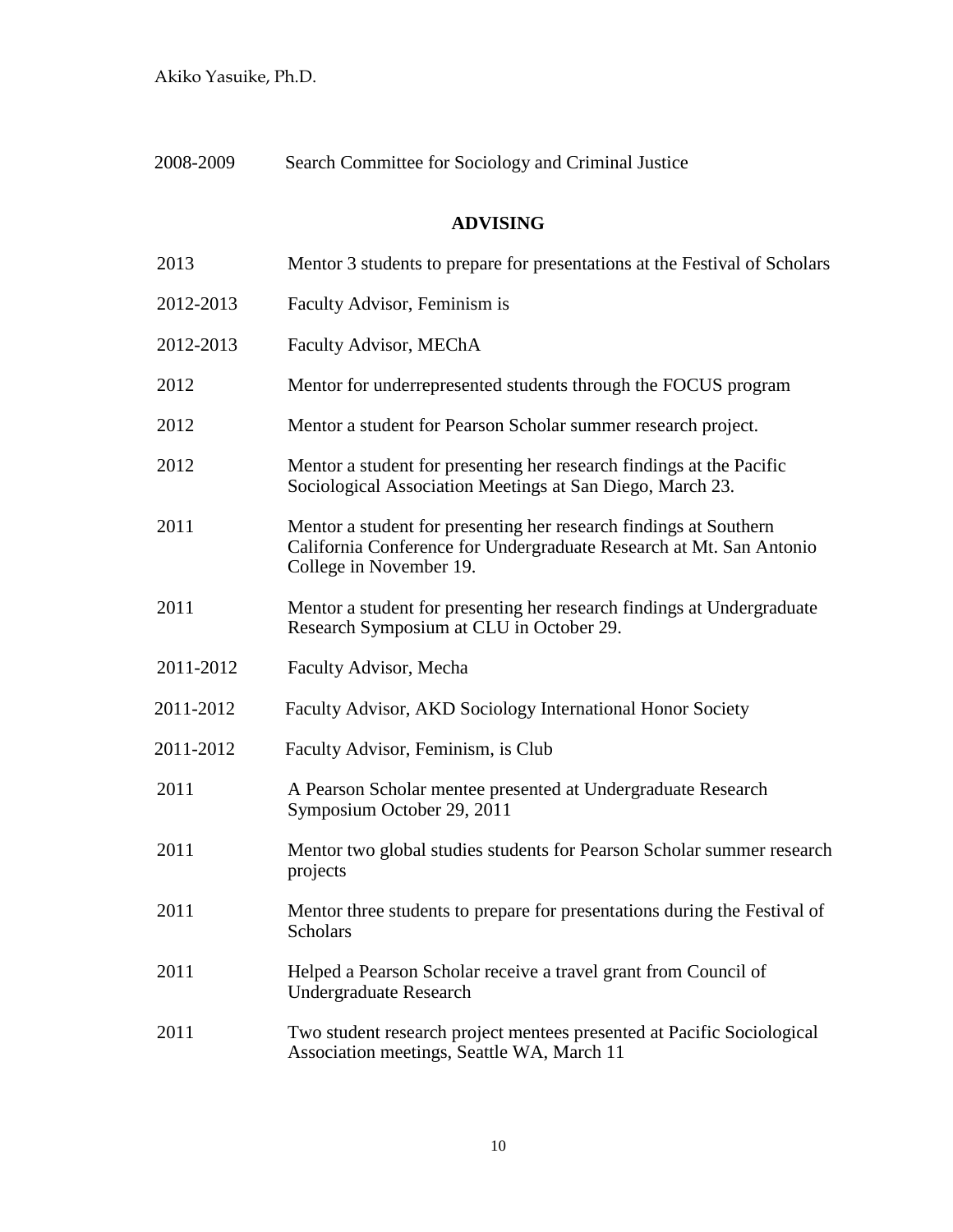| 2010-2011               | Faculty Advisor, AKD Sociology International Honor Society                                                                    |
|-------------------------|-------------------------------------------------------------------------------------------------------------------------------|
| 2010-2011               | Faculty Advisor, Feminism, is Club                                                                                            |
| 2010                    | Mentor three global studies students for presentations during the Festival<br>of Scholars                                     |
| 2010                    | Mentor two global studies students for Pearson Scholar summer research<br>projects                                            |
| 2010                    | A student research project mentee presented at Western Political Science<br>Association Meetings, San Francisco CA, April1-2. |
| 2009-2010               | Faculty Advisor, AKD Sociology International Honor Society                                                                    |
| 2009-2010               | Faculty Advisor, Feminism, is Club                                                                                            |
| 2009                    | Mentor an international studies student for Pearson Scholar summer<br>research                                                |
| 2008-2009               | Faculty Advisor, AKD Sociology International Honor Society                                                                    |
| 2008-2009               | Faculty Advisor, Feminism, is Club                                                                                            |
| 2008                    | Mentor a group of three students for a presentation during the Festival of<br><b>Scholars</b>                                 |
| 2007-2008               | Faculty Advisor, AKD Sociology International Honor Society                                                                    |
| 2007-2008               | Faculty Advisor, Feminism, is Club                                                                                            |
| 2007                    | Mentor a group of three students for a presentation during the Festival of<br><b>Scholars</b>                                 |
| <b>COMMITTEE SERIVE</b> |                                                                                                                               |
| 2012-2013               | Center for Equality and Justice Steering Committee                                                                            |
| 2012-2013               | Teaching and Learning Committee                                                                                               |
| 2011-2012               | <b>Communication Search Committee</b>                                                                                         |

- 2010-2011 Teaching and Learning Committee
- 2010-2011 Search Committee for History
- 2010-2011 Teaching and Learning Committee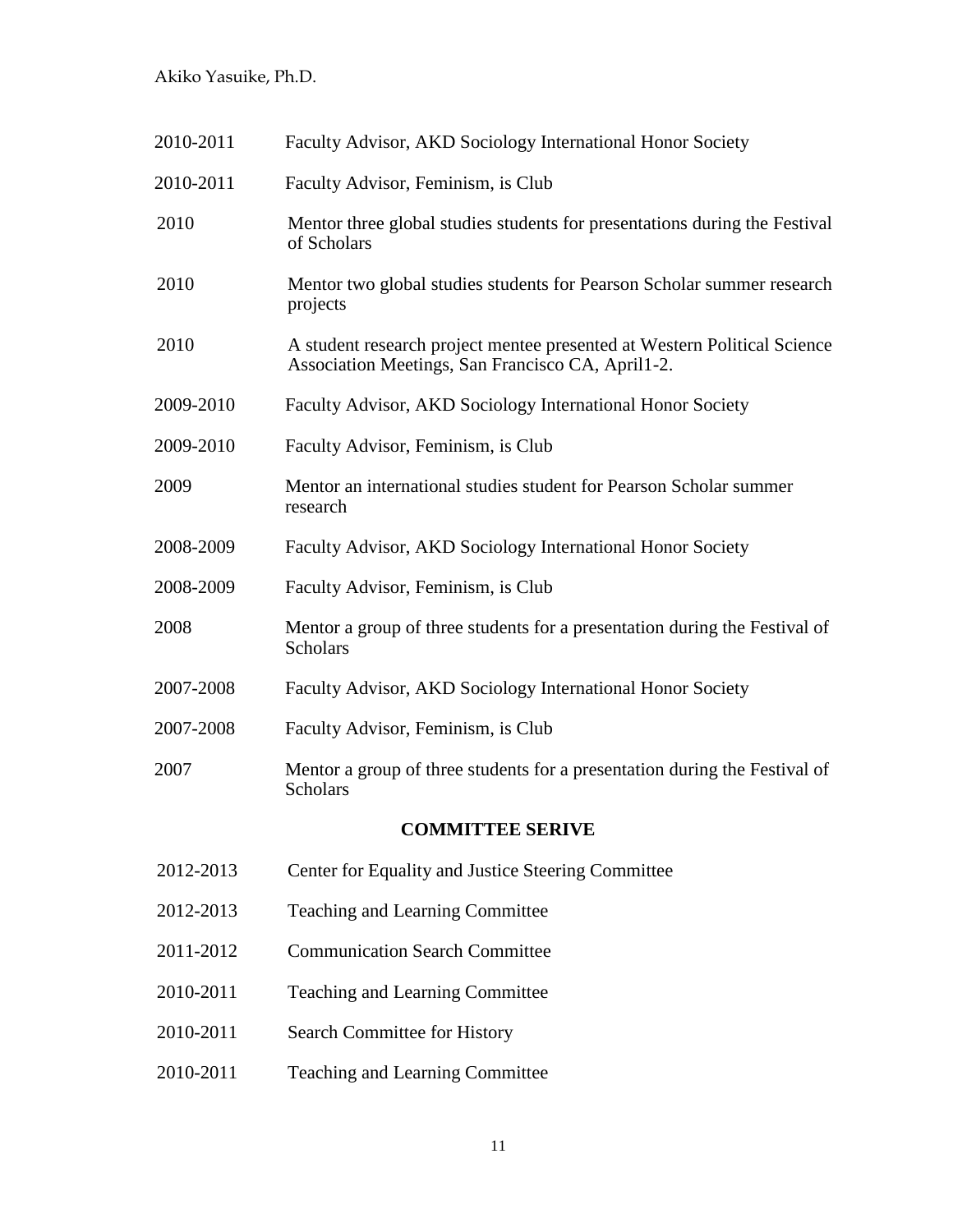| 2010-2011 | <b>Asian Studies Task Force</b>                              |
|-----------|--------------------------------------------------------------|
| 2010-2011 | <b>Culver Estate Programming Advisory Committee</b>          |
| 2010-2011 | Center for Equality and Justice Faculty Steering Committee   |
| 2009-2010 | University Committee, Assessment Committee                   |
| 2009-2010 | <b>Culver Estate Programming Advisory Committee</b>          |
| 2009-2010 | Center for Equality and Justice Faculty Steering Committee   |
| 2008-2009 | Search Committee for Bioengineering                          |
| 2008-2009 | <b>Culver Estate Programming Advisory Committee</b>          |
| 2008-2009 | Center for Equality and Justice Faculty Steering Committee   |
| 2008-2009 | <b>EPPC</b> International Studies Sub-Committee              |
| 2007-2008 | Learning Outcome Task Force                                  |
| 2007-2008 | Center for Equality and Justice Faculty Steering Committee   |
| 2007-2008 | <b>EPPC</b> International Studies Sub-Committee              |
| 2006-2007 | Gender and Ethnic Studies Program Faculty Steering Committee |

# **UNIVERSITY SERVICE**

| 2013 | Organized a session of human trafficking in Thailand, May 3.                                                                           |
|------|----------------------------------------------------------------------------------------------------------------------------------------|
| 2013 | A speaker for CEJ Community Based Research Session, "Children of a<br>Global Age: The Experiences of Undocumented Students," April 30. |
| 2013 | Organizer, International Women's Day Celebration, The Invisible War<br>March 8.                                                        |
| 2013 | Co-Organizer with Dr. George, Immigration Forum, February 28.                                                                          |
| 2013 | Honors Visit Day Interviews, 2/8                                                                                                       |
|      |                                                                                                                                        |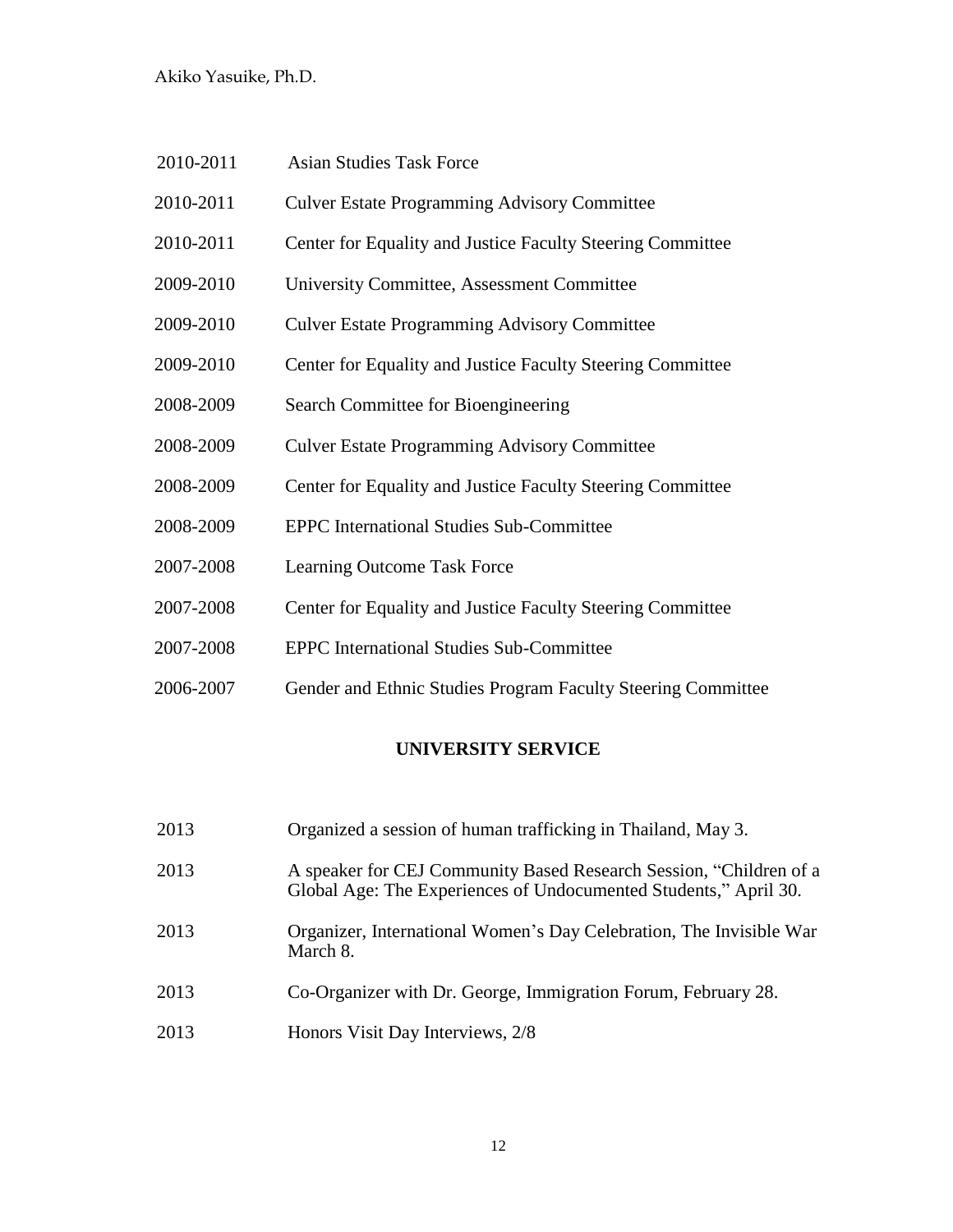| 2013      | Panel Organizer, "Experiential Learning," at the Winter Retreat, January<br>22.                                                                                                                          |
|-----------|----------------------------------------------------------------------------------------------------------------------------------------------------------------------------------------------------------|
| 2012      | Organizer, Sexual Harassment on Campus, September 24                                                                                                                                                     |
| 2012      | Faculty mentor for a new faculty                                                                                                                                                                         |
| 2012      | A panelist for a session, Experiential Learning, at the retreat, August 30                                                                                                                               |
| 2012      | Faculty Panelist, "Expectations in College" for Summer Orientation for<br>Academic Resources, July 31.                                                                                                   |
| 2012      | Organized a global studies session for Festival of Scholars, April 25.                                                                                                                                   |
| 2012      | Co-organizer, International Women's Day Celebration, "Sin by Silence,"<br>March 8.                                                                                                                       |
| 2012      | Honors Visit Day Interviews, $2/24 \& 3/9$                                                                                                                                                               |
| 2011      | Interviewer for the Oxford program in December                                                                                                                                                           |
| 2011      | Panelist for Film Screening, "Which Way Home," Reel Justice Film<br>Series, November 9.                                                                                                                  |
| 2011-2013 | Director of Global Studies                                                                                                                                                                               |
| 2011      | Organized a global studies session for Festival of Scholars, April 27                                                                                                                                    |
| 2011      | Guest Speaker for POSI 320 Scope & Methods in Political Science,<br>"Ethnographic Research: The Impact of Japanese Corporate<br>Transnationalism on Men's Involvement and Family Lives." On March<br>29. |
| 2011      | Organizer, International Women's Day Celebration, "Globalization and<br>Sweatshops," March 8                                                                                                             |
| 2011      | Honors Visit Day Interviews, 2/18, 3/4.                                                                                                                                                                  |
| 2010-2011 | Co-Chair with Dr. Hoang, Immigration and Global Cities at CEJ                                                                                                                                            |
| 2010      | Organizer, Documentary Film, "442 – Live with Dignity and Die with<br>Honor," Reel Justice Film Series, November 16.                                                                                     |
| 2010      | Co-Organizer with Dr. Brubaker, "We Have a Dream" for the Center for<br>Equality and Justice, October 25.                                                                                                |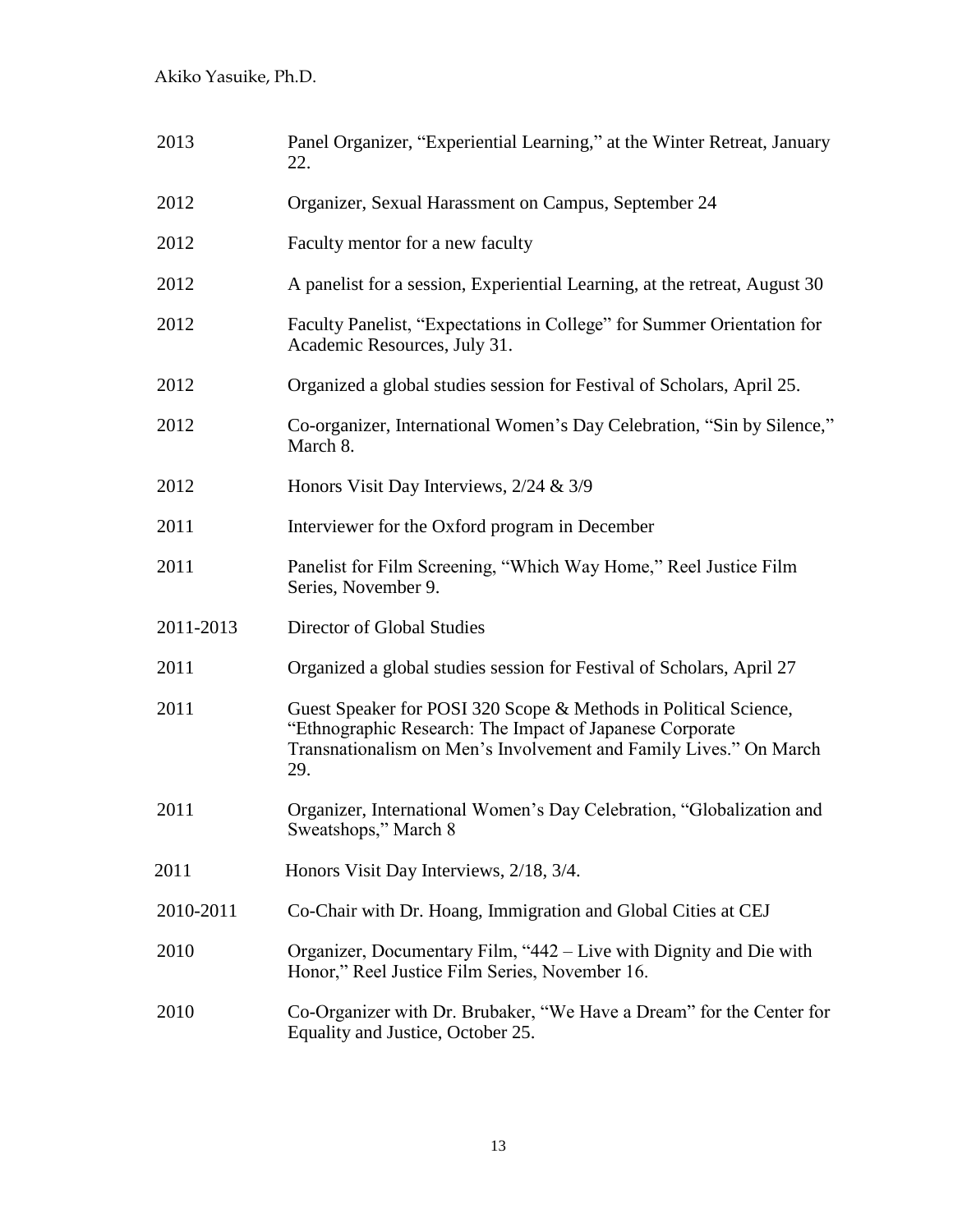| 2010         | Presenter, "Using Research as a Tool for Civic Engagement," Discussion<br>Lunch by the Office of Undergraduate Research, October 28.                                                    |
|--------------|-----------------------------------------------------------------------------------------------------------------------------------------------------------------------------------------|
| 2010         | <b>Faculty Mentor</b>                                                                                                                                                                   |
| 2010-2011    | <b>Assistant Director, International Studies Program</b>                                                                                                                                |
| 2010-Present | Program Coordinator, Women's Studies Minor Program.                                                                                                                                     |
| 2010         | Faculty Panelist, "Expectations in College" for Summer Orientation for<br>Academic Resources, August 3.                                                                                 |
| 2010         | Organized a global studies session for Festival of Scholars, April 29                                                                                                                   |
| 2010         | Organizer, International Women's Day Film Screening, View from Grain<br>of Sands, Reel Justice Film Series, Center for Equality and Justice, March<br>8.                                |
| 2010         | Honor's Visit Day Interviews, 2/19, 3/12, 4/9                                                                                                                                           |
| 2009         | Organizer, a Documentary Film, Toyo's Camera, Reel Justice Film Series,<br>Center for Equality and Justice, November 17.                                                                |
| 2009         | Restructuring an International Studies Program into a Global Studies<br>Program                                                                                                         |
| 2009-2010    | <b>Assistant Director, International Studies Program</b>                                                                                                                                |
| 2009-2010    | Program Coordinator, Women's Studies Minor Program.                                                                                                                                     |
| 2009         | Panelist for Educating a Leader for a Global Society, University Retreat in<br>August (a replacement for Dr. Hoang)                                                                     |
| 2009         | Mock Lecture, InCLUsive, March 27                                                                                                                                                       |
| 2009         | Organizer, "God's Heart Has No Borders," by Pierrette<br>Hondagneu-Sotelo, Pearson Scholars for Leadership and Engagement in a<br>Global Society, CEJ and Sociology Department, Spring. |
| 2009         | Interviewer for Presidential Scholarship                                                                                                                                                |
| 2009         | Interim Director for International Studies, Spring                                                                                                                                      |
| 2008         | Panelist for Travel Seminars, University Retreat in August                                                                                                                              |
| 2008-2009    | <b>Assistant Director, International Studies Program</b>                                                                                                                                |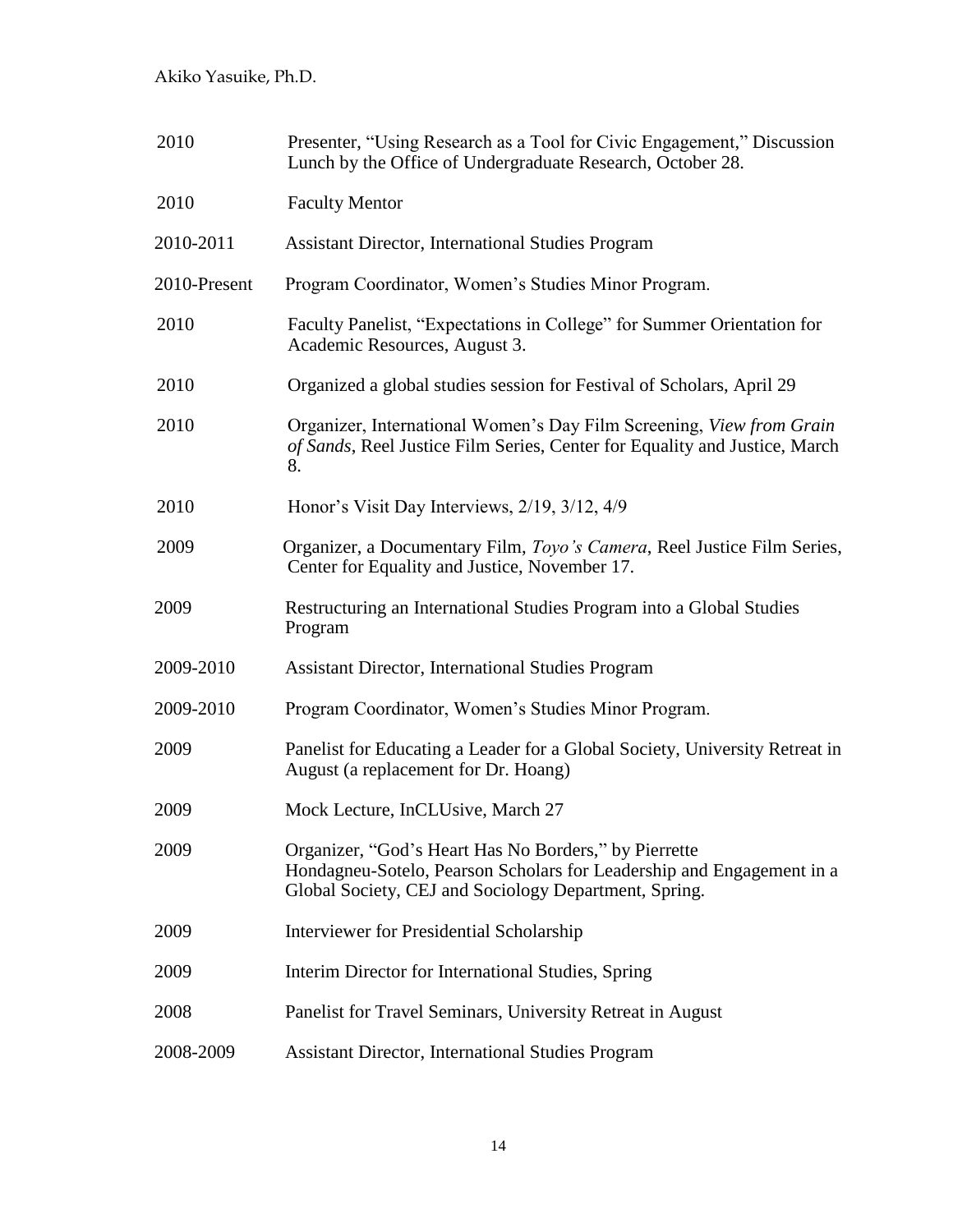| 2008-2009 | Program Coordinator, Women's Studies Minor Program.                                                                      |
|-----------|--------------------------------------------------------------------------------------------------------------------------|
| 2008      | Interviewer for Presidential Scholarship                                                                                 |
| 2007      | Organizer for a Japan Booth, World Fair, November 14                                                                     |
| 2007-2008 | Program Coordinator, Women's Studies Minor Program.                                                                      |
| 2007      | Interviewer for Presidential Scholarship                                                                                 |
| 2006      | Organizer, "Same Sex Marriage and the U.S. Constitution" by Dug Green,<br>Gender and Ethnic Studies Program, November 30 |

# **COMMUNITY SERVICES**

| 2012-2013    | Advisory Board for Clergy and Laity United for Economic Justice                                                         |
|--------------|-------------------------------------------------------------------------------------------------------------------------|
| 2011         | Ventura County Women's Forum, April 2.                                                                                  |
| 2009         | Ventura County Women's Forum, October 10.                                                                               |
| 2009         | Organizer, a talk "Japanese Identity" by Tadatsugu Kudo                                                                 |
| 2008         | Speaker for Japanese class, West Harvard Lake High School in<br>Hollywood, October 31                                   |
| 2008         | Panelist, "Intergenerational Feminism," Ventura County Women's Forum<br>and Feminism is Club, May 26                    |
| 2007         | Ventura County Women's Forum, April 21.                                                                                 |
| 2006         | $MC$ , $2nd$ Annual Recognition Luncheon (USJRF)                                                                        |
| 2006         | Speaker, "The Impact of Economic Restructuring on Fertility in Japan,"<br>W & A Seminar, October 24.                    |
| 2004         | $MC$ , 1 <sup>st</sup> Annual Recognition Luncheon (USJRF)                                                              |
| 2004         | An executive committee member for Aurora Benefit Concert and Dinner,<br>Aurora Japanese Language Scholarship Foundation |
| 2003-Present | Judge for Kansai Club Scholarship essay contest.                                                                        |
| 2003         | Organizer, a talk, "Edison's Invention" by Henry Koda                                                                   |